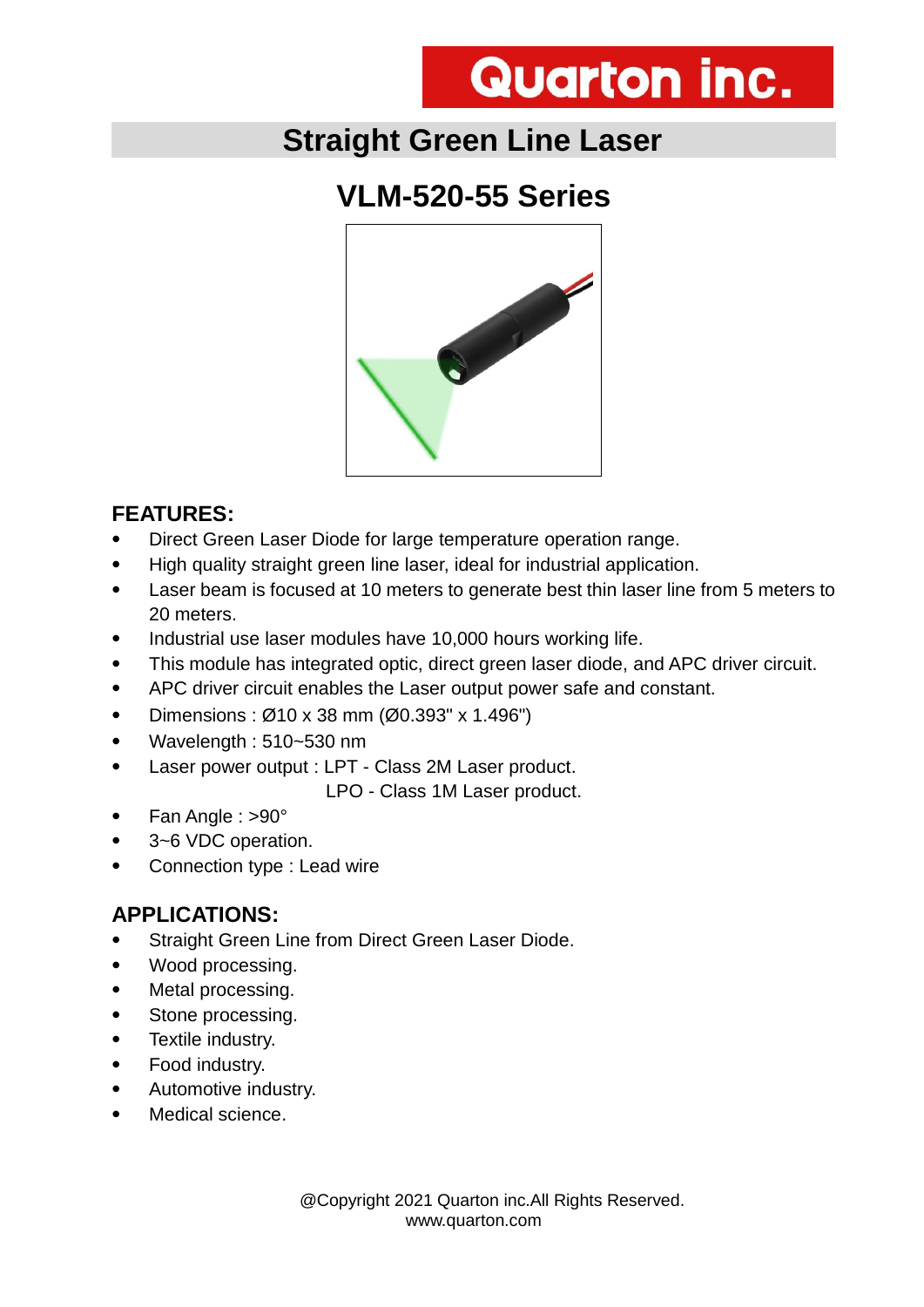# **Quarton inc.**

### **VLM-520-55 Series**

#### **OUTLINE DIMENSIONS (UNITS: mm)**



#### **SPECIFICATIONS**

| <b>SPECIFICATIONS</b> |                                           | VLM-520-55                        |               |  |
|-----------------------|-------------------------------------------|-----------------------------------|---------------|--|
|                       |                                           | <b>LPO</b>                        | <b>LPT</b>    |  |
| 1                     | Dimensions                                | Ø10 x 38 mm (Ø0.393" x 1.496")    |               |  |
| $\overline{2}$        | Weight                                    | 5.2g                              |               |  |
| 3                     | Operating voltage (Vop)                   | $3-6$ VDC                         |               |  |
| $\overline{4}$        | Operating current (lop)                   | Less than 200mA                   |               |  |
| 5                     | Optical power*                            | $4 - 5$ mW                        | $9 - 10$ mW   |  |
| 6                     | Laser power output**                      | Less than 0.39mW                  | Less than 1mW |  |
| $\overline{7}$        | Laser class                               | Class 1M                          | Class 2M      |  |
| 8                     | Wavelength at peak emission $(\lambda p)$ | 510~530nm                         |               |  |
| 9                     | Collimating lens                          | Glass lens                        |               |  |
|                       | 10 Line lens                              | Glass lens                        |               |  |
|                       | 11 Beam shape                             | Line                              |               |  |
|                       | 12 Laser line width                       | 3±0.5mm@5M, 6±0.5mm@10M           |               |  |
|                       | 13 Laser line accuracy                    | 40"(±1mm@5M)                      |               |  |
|                       | 14 Fan Angle                              | More than 90°                     |               |  |
|                       | 15 Operating temp. range***               | $-20^{\circ}$ C ~+65 $^{\circ}$ C |               |  |
|                       | 16 Storage temp. range                    | $-20^{\circ}$ C ~+85 $^{\circ}$ C |               |  |
|                       | 17 Housing material                       | Aluminum                          |               |  |
|                       | 18 Potential of housing                   | Insulated                         |               |  |
|                       | 19 Electrostatic discharge (ESD)          | <b>30KV</b>                       |               |  |

 @Copyright 2021 Quarton inc.All Rights Reserved. www.quarton.com